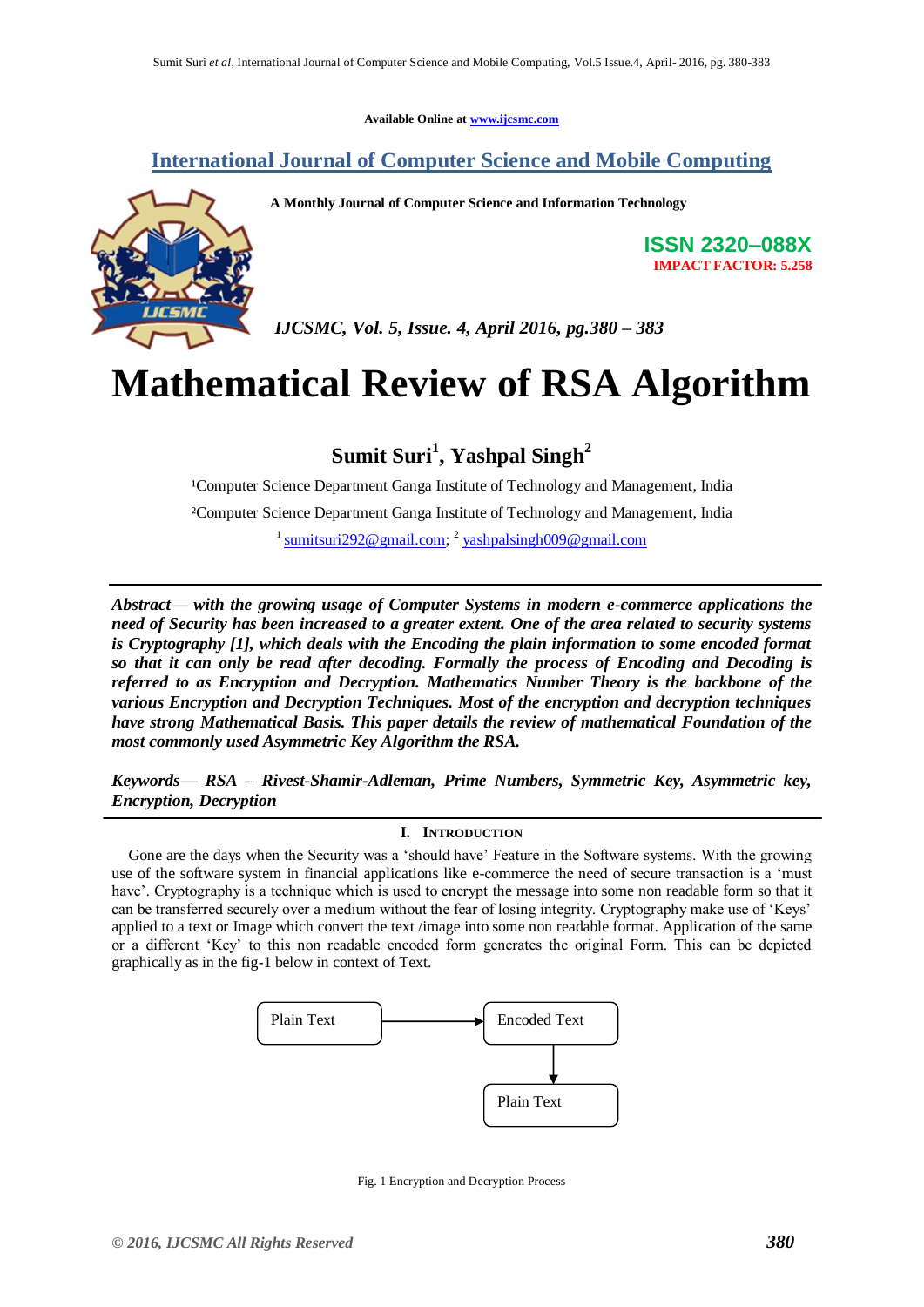The way the 'Key' is applied to the plain text broadly classifies the encryption/decryption into two categories Symmetric and Asymmetric Key Technique.

Symmetric Key Algorithms uses same key for the Encryption and Decryption. This is faster approach but suffers from major problem of 'Key Distribution' and 'Required Number of Keys'.

Asymmetric Key Algorithms on the other hand make use of different key for Encryption and Decryption. The key used for encryption is publically known to everybody but the decryption key is only known to the legitimate receiver who is able to decrypt the message successfully. This technique allows less number of keys required to establish number of connections. Also the process of Key Distribution is not a problem with this approach. RSA [2] Algorithm is one of the very frequently used asymmetric key algorithms.

#### **II. DESCRIPTION OF RSA ALGORITHM**

Various attempts made to solve the problems of symmetric key cryptography lead to the development of one of the most practical asymmetric key algorithm known as RSA algorithm. The RSA [2] is named after the initials of three scientists Ron Rivest, Adi Shamir and Len Adleman. The algorithm was based on the framework developed by Diffie and Hellman [3]. This section provides a detailed step wise description of how the two keys are generated – Public and Private keys – and using them the task of encryption and decryption is performed.

Prime Numbers [6] – are the basis of RSA algorithm. A prime number may be defined as a number which is divisible by one and by itself. For example 5 is a prime number. The smallest Prime number is 2.

Steps to Generate the Keys are explained as:

- 1. At first step two very large random prime numbers are selected. We call them P1 and P2.
- 2. The product of these two prime numbers is calculated. We will call the product as M.

$$
M = P1 * P2
$$

- 3. The Public Key the key used to encrypt is then calculated as the number such that it is not a factor of the product  $(P1 - 1)$  AND  $(Q-1)$ . We will call this key as E (encryption Key).
- 4. The Private Key the key used to decrypt is chosen such that is satisfies the following relation.

 $D * E \mod (P1-1) * (P2-1) = 1$ 

Here  $D$  is the Private Key – or decryption key.

Once the keys are available they can used in the following way to do the encryption and decryption.

#### *Encryption Step*:

Consider the Plain Text – P to convert this to encrypted text or cipher text following formula is applied.

$$
C = P^E \bmod M
$$

*Decryption Step*:

Consider the Cipher Text – C to convert it back to Plain Text the following formula is applied.

 $P = C^D \mod M$ 

#### **III.ILLUSTRATION WITH AN EXAMPLE**

In this section we will illustrate the various steps using a simple example [4].Consider the two prime numbers:

$$
P1 = 47
$$
 and  $P2 = 17$ 

$$
M = P1*P2 = 119
$$

After applying bit of Mathematics we can see that  $E = 5$  or any other number as well.

$$
D * 5 \bmod 98 = 1
$$

After bit of mathematics we can see that  $D=77$  will hold the above equation.

Given the Plain Text – 12

Encryption is applied to the given text resulting in the encrypted text as follows:

 $12^5 \text{ mod } 119 = 3$ 

At the receiver end the decryption is applied on the cipher text as

 $3^{77}$  mod  $119 = 12$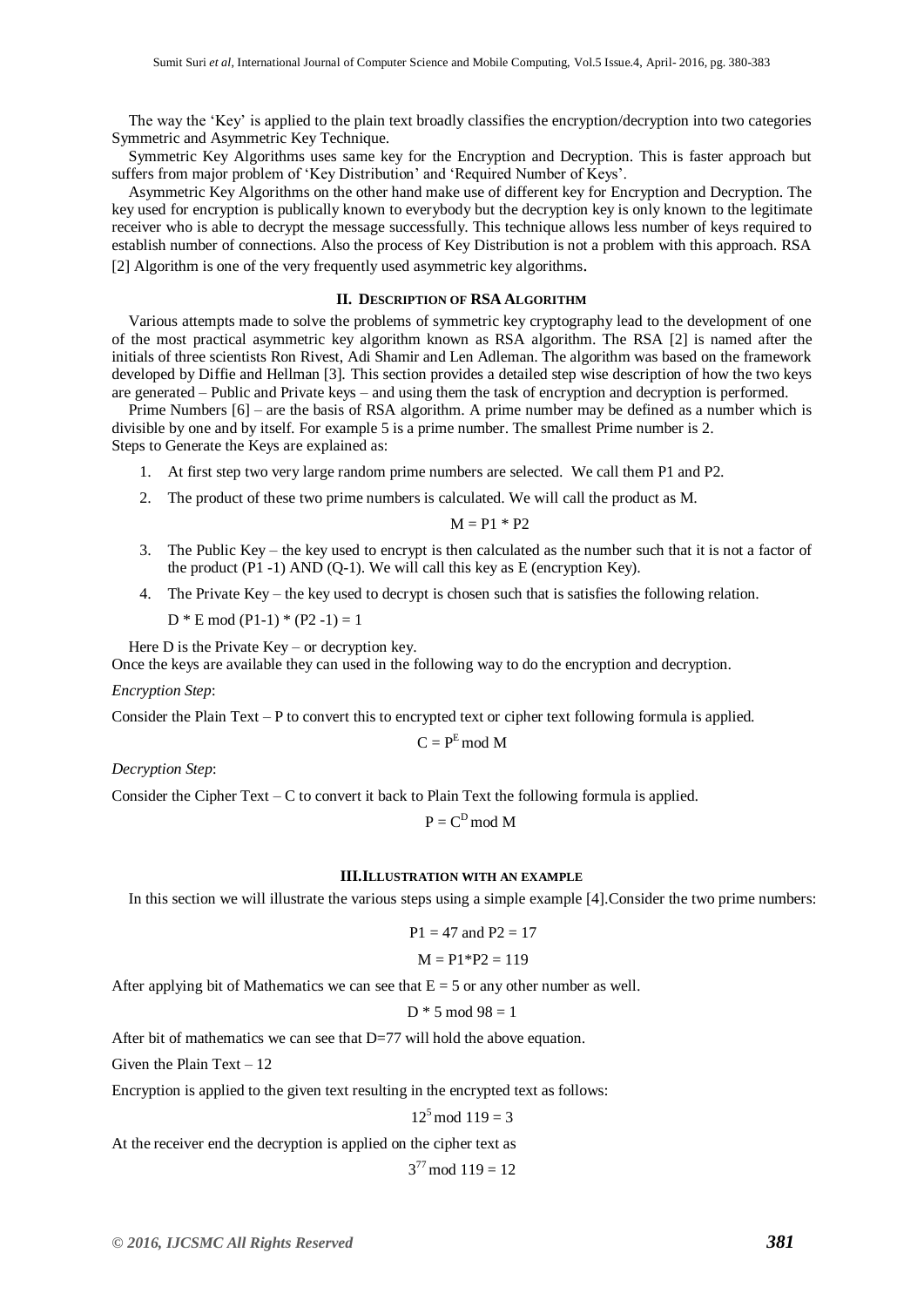#### The value 12 is decoded using the decryption key.

Here we have taken a simplified example where the numeric equivalent number of text is considered as 10. The same can be applied to a large textual message by taking the ASCII value of each character and applying the encryption and decryption on that value.

#### **IV.MATHEMATICAL THEORY OF ALGORITHM**

The RSA Algorithm is dependent on following truths and observation in the Mathematical Number Theory [5].

#### *A. Prime Numbers can be generated easily*

We can generate the Prime numbers of given length in relatively easier manner. For example this can be done by generating large numbers and checking whether it is a prime or not.

From implementation perspective JAVA provides inbuilt functions to generate the numbers fairly easily, for example BigInteger.probablePrime [7].

It may be noted here that to check the Prime property of number we could find the factors of that particular number but this approach is not easy but a much time consuming one. Rather there are additional properties of Prime Numbers which are exploited to find whether a number is Prime or Not.

It is recommended to use very large prime numbers for the purpose of RSA Algorithm e.g. more than 150 digits.

#### *B. The multiplication is a very easy operation*

Most of the available Computation Systems today can complete the multiplication in relatively short time  $-$  if we refer the time complexity of multiplication operations it is generally assumed to be of 'Constant Time'.

#### *C. Factoring Operation is a Hard Operation*

If we are given a large number it is not a trivial operation to recover two prime factors of the number. This is topic of research in current mathematics to find quicker ways to be able to do the factoring but this has not been established whether a quick method can be devised. Also this has also not established whether a quick method can never be devised so we may have a quicker method in future. Mathematically on a modern computer it will take years to crack a number sized 1024 bits. This is the major reason for the effectiveness of the RSA Algorithm.

#### *D. Mod and Exponentiation is easy*

The mod with exponentiation is easy operation for example given C, P, E and M it is easier to compute

 $C = PE \mod M$ 

This operation is called as Modular Exponentiation.

- *E. The reverse operation of Modular Exponentiation i.e. Modular Root Extraction is easy given the Prime Factors.*
- *F. The Modular Root Extraction is hard if we are not having the Prime Factors.*

# **V. SECURITY OF RSA ALGORITHM**

RSA algorithm is considered very much secure as the computation requirement to obtain the Decryption key is a hard problem. Though it is one of the strongest algorithms but still there can be attacks. In real life no encryption technique may be regarded as a fool proof and able to withstand each and every attack. Brute Force techniques may sometimes able to break a code.

RSA algorithm's security is due to the hard nature of the Prime Factoring operation. It has been observed that despite of many attempts to find a quicker way to have factors. So the problem of cracking the RSA can be visualized as hard as factoring a large number n. It must be mentioned here that finding factor to be hard is not proven as yet – but also no method has been devised as yet for the same.

#### **VI.ADVANTAGES**

1. The primary advantages of using RSA or any other asymmetric key scheme is to avoid the problem of key distribution. The encryption can be done by any party using the known public key. The decryption key or the Private Key is the secret key which is required to be known only to the receiver party. This is a